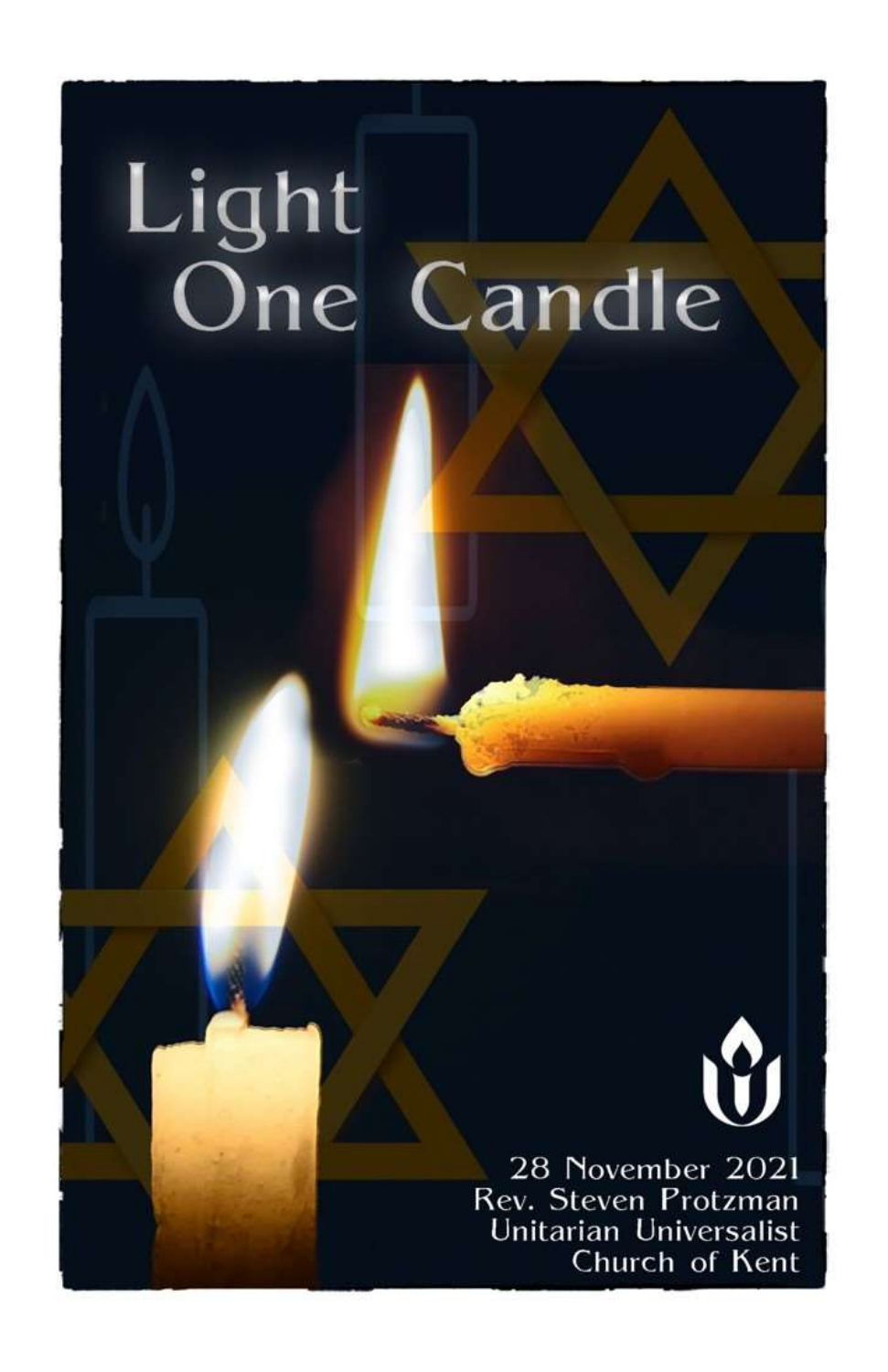# *Light One Candle*

Order of Service November 28, 2021

It is better to light a candle than to curse the darkness.

— W. L. Watkinson

# **Gathering**

Music for Gathering

Welcome **Rev. Steven Protzman, Minister** Rev. Steven Protzman, Minister

Chime

Prelude *Minuet I* from *8 Minuets*

by W.A. Mozart Benny Hovancsek, piano

Words of Gathering **Lori Mirkin-McGee, Worship Associate** 

Chalice Lighting by Gordon B.McKeeman

Deep calls unto deep, joy calls unto joy, light calls unto light. Let the kindling of this flame rekindle in us the inner light of love, of peace, of hope. And as one flame lights another, nor grows the less, we pledge ourselves to be bearers of the light, wherever we are.

Opening Hymn *#100 This Little Light of Mine*

Holding One Another in Care and Compassion

A time of silence, sharing our sorrows and losses, pastoral prayer, and sharing our joys, wonder and awe

Music Meditation *Hanukkah Hayom* by M. Larkin Katie Grigg-Miller

# **Reflecting**

Time for All Ages *An Interfaith Hanukkah Celebration* Wendy Mirkin-McGee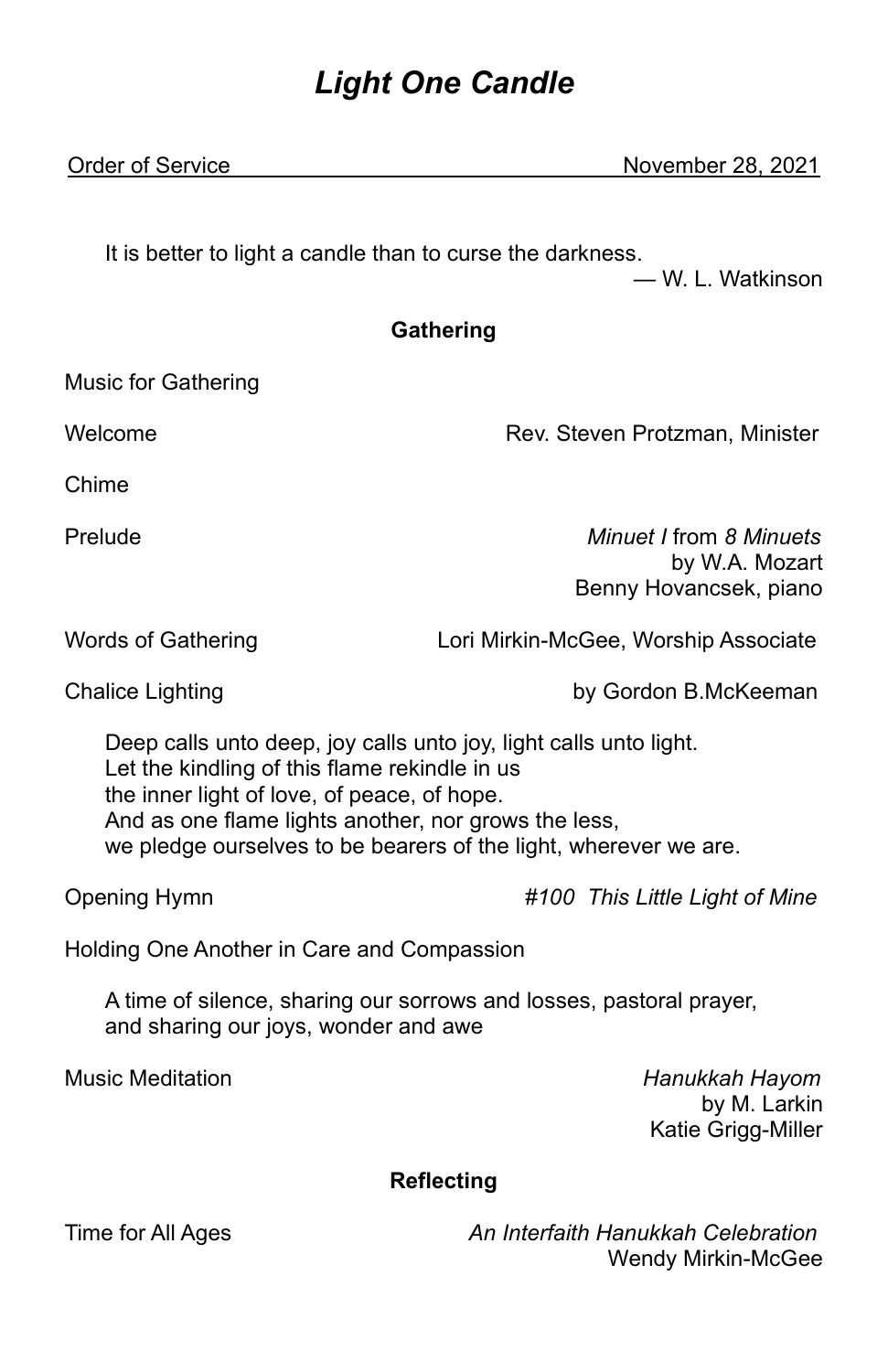Responsive Reading (insert) *Each Candle a Miracle*

Lighting a Candle

If you're attending via Zoom, you are welcome to light a candle at home.

### **Returning**

Offering *Hava Nashira*, Israeli folk song Katie Grigg-Miller

Extinguishing the Chalice

We extinguish this flame, but not the light of truth, the warmth of community, or the fire of commitment. May we carry these in our hearts and minds until we are together again.

Closing Hymn *Give Light* words and music by Greg Artzner based on the words of Ella Baker

Benediction Lori Mirkin-McGee

Song of Blessing and Sending *Go On Your Way in Peace*

by Hal Walker Golden Tones Junior Choir

Virtual Coffee Hour

*Next Sunday, December 5, 2021 A Unitarian Christmas Led Rev. Steven Protzman and Worship Associate Heidi Shaffer Bish*

<del>೦೦೦</del>೦

Reflection *Stories of Hanukkah* **Wendy and Lori Mirkin-McGee** 

Reflection Hymn *#221 Light One Candle*

Reflection *Light One Candle*  Rev. Steven Protzman

by Amanda Udis-Kessler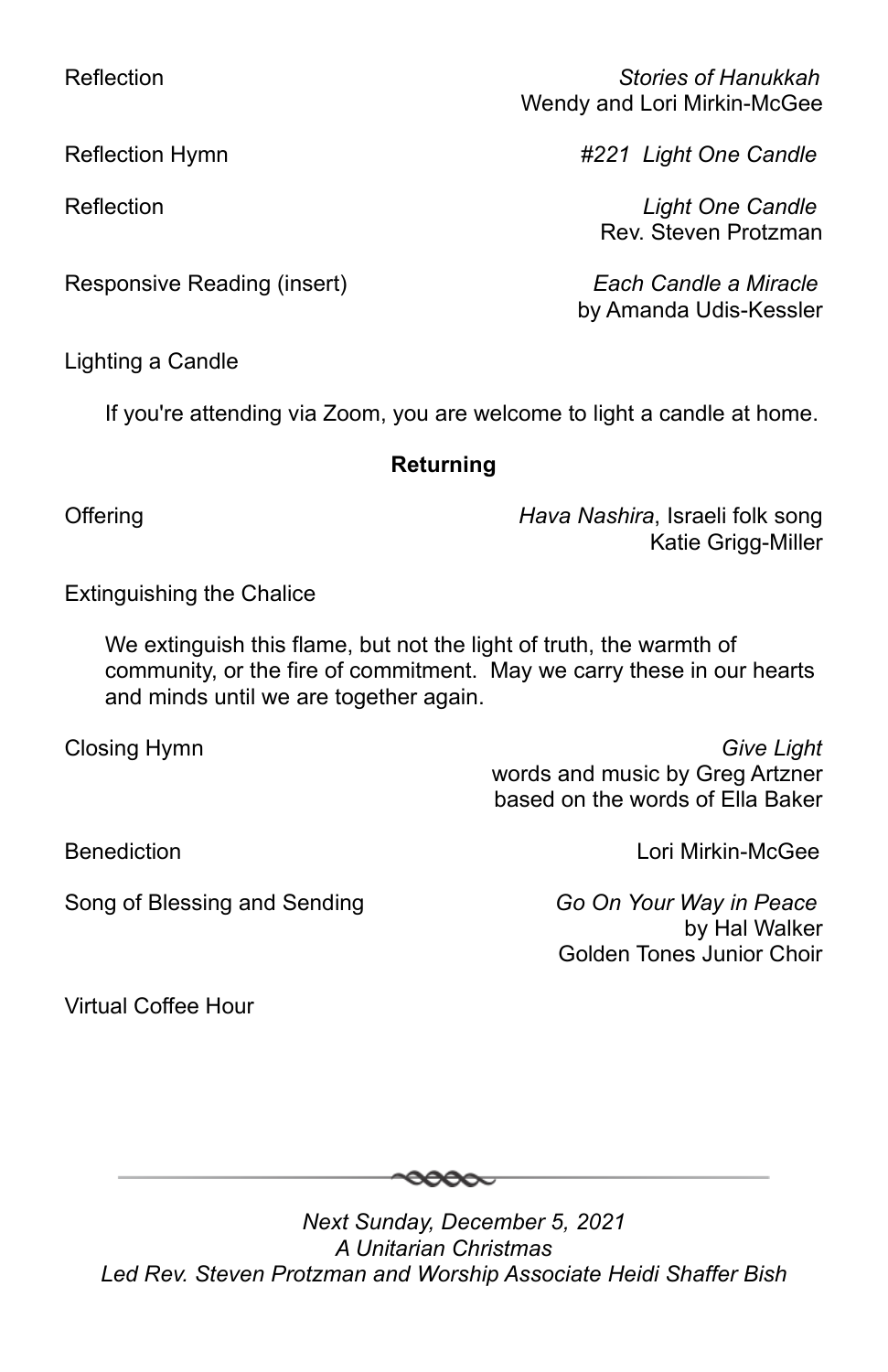**VISITORS -** Welcome! We are glad you are here. Thank you for participating in worship with us today. We hope that you will find a spiritual home here and that you will be enriched in the liberal religious practice and heritage of Unitarian Universalism. This congregation is a member of the Unitarian Universalist Association. The members of this church take pride in the fact that we embrace people of all races, ethnicities, ages, creeds, sexual orientations, and abilities. In addition, we are a "Welcoming Congregation," which means that we have taken part in a special program, designed by the UUA, for congregations that see a need to become more inclusive towards bisexual, gay, lesbian, and/or transgender people. The principles and purposes of the UUA, which we "covenant to affirm and promote," can be found in the front of the hymnal, on the UUA website (www.uua.org), and on bookmarks available in the front entryway.

**We are concerned for everyone's safety.** If we need to evacuate the building for a fire, a drill or for any other reason, please follow the directions of the worship leader. Parents and guardians should look for their children on the grassy area behind the Annex and should not go to the classrooms. People with mobility concerns or other special needs should proceed to the entryway where evacuation assistance will be available.

## **OUR SUNDAY SERVICE is offered at 10 AM via Zoom. Visit kentuu.org for information to join the service**.

| <b>Church Office:</b> The church office is located in the Eldredge Annex |
|--------------------------------------------------------------------------|
| (yellow house) next to the church building.                              |
| Office hours are: Monday -Friday 10 a.m. - 4:00 p.m.                     |

**Church Address**: Unitarian Universalist Church of Kent 228 Gougler Avenue, Kent, OH 44240.

> Office – 330.673.4247 Fax – 330.677.4772 Email – churchoffice@kentuu.org On the web – https://kentuu.org Facebook - www.facebook.com/uuchurchofkent

#### **CHURCH STAFF**

í

Minister Rev. Steven Protzman revsteven@kentuu.org Music Director Hal Walker halwalker@mac.com Interim Music Manager Dir. of Religious Education **Colleen Thoele** colleen Colleen Colleen Colleen Colleen Colleen Colleen Colleen Colle Congregational Administrator MaryBeth Hannan churchoffice@kentuu.org Nursery Staff Michelle Bores Sexton **Brian Mulloy Sexton @kentuu.org** Sexton Brian Mulloy Sexton **@kentuu.org** Affiliated Community Minister **Rev. Renee Ruchotzke Franchotzke** rruchotzke@uua.org Affiliated Community Minister, CLM Rev. Christie Anderson Commissioned Lay Minister (CLM) Lori Mirkin-McGee Commissioned Lay Minister (CLM) Kathy Kerns

#### **BOARD OF TRUSTEES 2021 – 2022**

Board Moderator Don Gregg Board Asst. Moderator Vivien Sandlund<br>Board Co-Secretary Diane Kloss Board Co-Secretary Board Co-Secretary Carol Weigand Trustee Liz Bright Trustee Rod Thompson Trustee Heidi Shaffer Bish

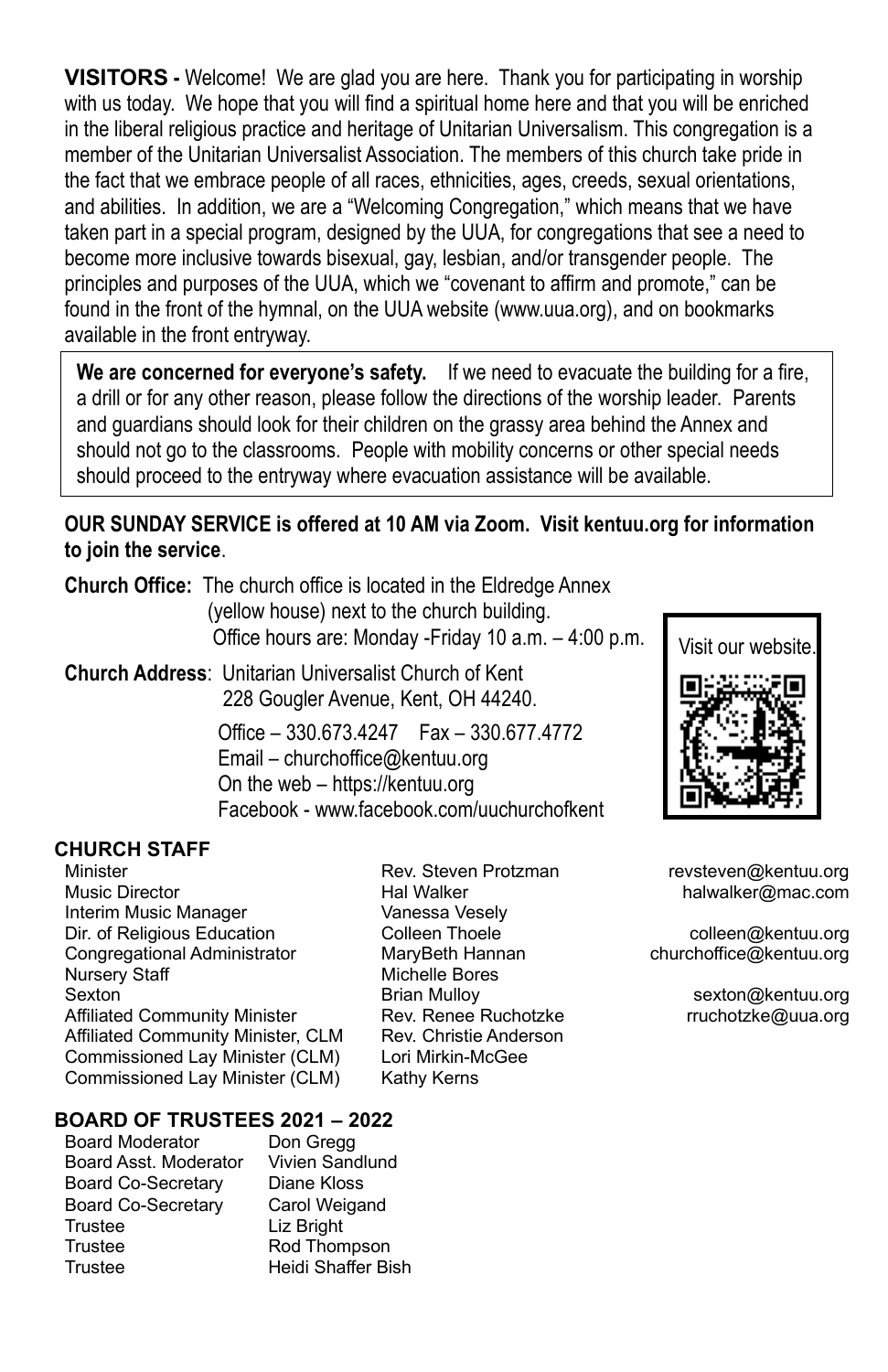# *This Little Light of Mine*

This little light of mine, I'm gonna let it shine. This little light of mine, I'm gonna let it shine. This little light of mine, I'm gonna let it shine. Let it shine, let it shine, let it shine.

Ev'rywhere I go, I'm gonna let it shine. Ev'rywhere I go, I'm gonna let it shine. Ev'rywhere I go, I'm gonna let it shine. Let it shine, let it shine, let it shine.

Building up a world, I'm gonna let it shine. Building up a world, I'm gonna let it shine. Building up a world, I'm gonna let it shine. Let it shine, let it shine, let it shine.

# *Light One Candle*

Light one candle for the Maccabee children with thanks that their light didn't die. Light one candle for the pain they endured when their right to exist was denied. Light one candle for the terrible sacrifice justice and freedom demand. But light one candle for the wisdom to know when the peacemaker's time is at hand.

Chorus:

Don't let the light go out, it's lasted for so many years. Don't let the light go out, let it shine through our live and our tears.

Light one candle for the strength that we need to never become our own foe. Light one candle for those who are suff'ring the pain we learned so long ago. Light one candle for all we believe in, that anger won't tear us apart. And light one candle to bring us together with peace as the song in our heart.

Chorus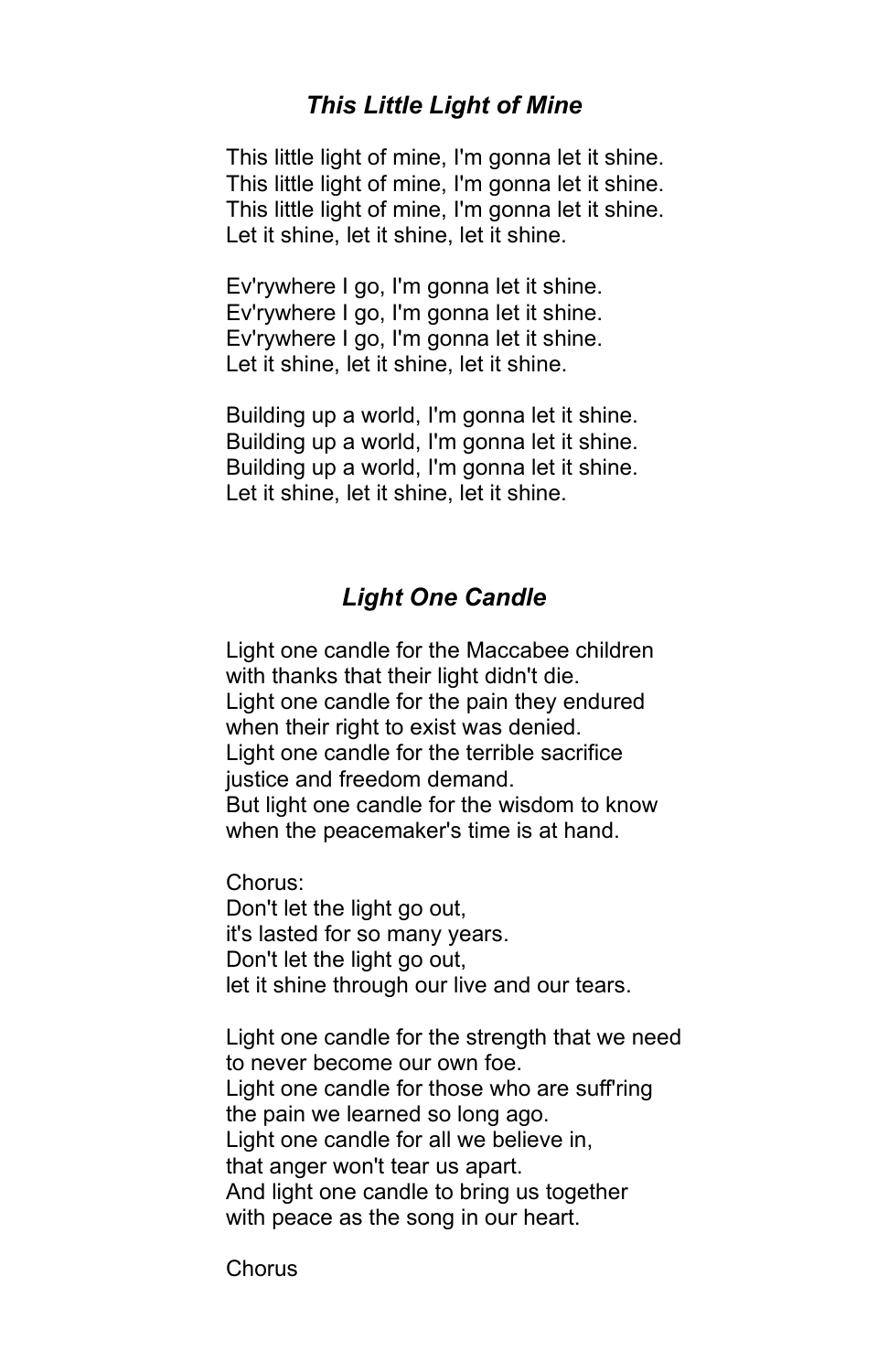What is the mem'ry that's valued so highly we keep it alive in that flame? What's the commitment to those who have died when we cry out they've not died in vain? Have we come this far always believing that justice would somehow prevail? This is the burden and this is the promise and this is why we will not fail.

Chorus

# *Responsive Reading*

#### *Each Candle a Miracle* B[y Amanda Udis-Kessler](https://www.uua.org/offices/people/amanda-udis-kessler)

- Leader: We light the Hanukkah candles in wonder, joy, and gratitude, each candle a miracle.
	- *All: When the Holy Temple was rededicated at the time of the Maccabean liberation battle, only one day's worth of oil remained, yet it burned for eight days so we light candles in remembrance.*
- Leader: We rededicate ourselves to the miracle of light in a season of darkness
	- *All: to the miracle of trust in a time of anxiety*
- Leader: to the miracle of hope in a time of despair
	- *All: to the miracle of faith in a time of cynicism.*
- Leader: We rededicate ourselves to the miracle of wholeness in a time of fracture
	- *All: to the miracle of courage in a time of fear*
- Leader: to the miracle of resistance in a time of oppression
	- *All: to the miracle of peace in a time of violence*
- Leader: and in a time of hatred
	- *All: we rededicate ourselves to the miracle of love.*